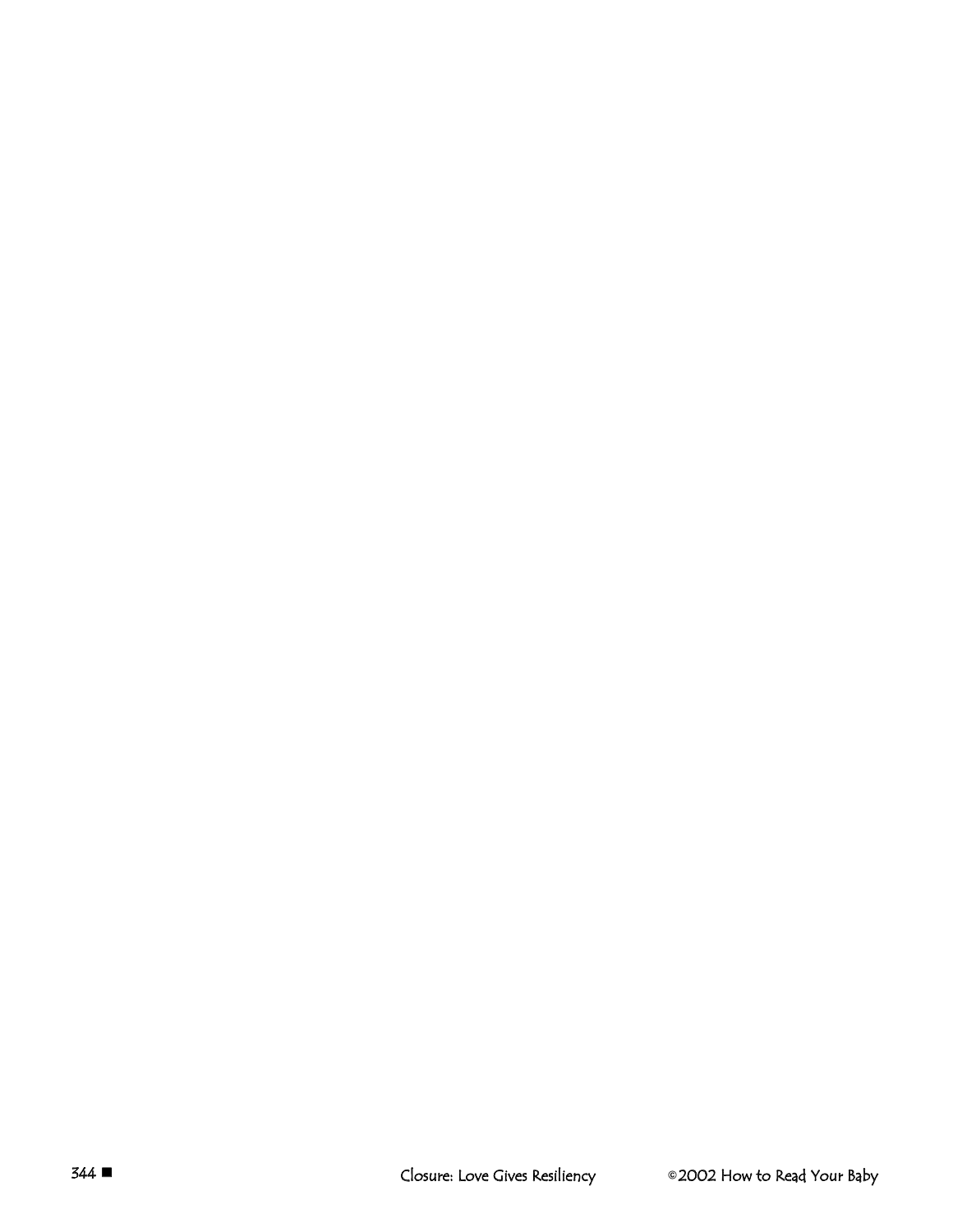

- 1. The love relationship is strong and enduring. It involves many layers of emotion and of sharing. It must withstand the changing emotions and lives of two people. A love relationship can withstand change because the layers of love are overlapping and complex. They are interwoven like a fine fabric, a brocade that changes with light and time, but whose pattern is three-dimensional and full of depth.
- 2. When a love relationship is working well, it is the most energizing, happy feeling you will know. Everything seems to go better and you seem to get more done for yourself and for others. By giving to others you energize yourself.
- 3. The biological tie between a parent and child adds another layer of love that can strengthen and give resiliency to the relationship. For most parents, caring for their baby gives them a feeling of fulfillment. Comforting a baby gives parents feelings of warmth and peace. Their connection to their baby opens parents' eyes to the wonder of learning, the joy of laughter, the excitement of their world. Their baby makes them feel needed. They give their wisdom and knowledge in order to provide guidance for their baby.
- 4. Keeping a positive love relationship strong requires finding a balance. Parents and children must balance all the layers of love. This means finding a balance between feeling supportive and supported, nurturing and being nurtured, and giving energy and gaining energy.
- 5. A strong relationship shares more positive emotions than negative ones. Find time to have fun together. Share goals, dreams, tasks. Explore and learn. Comfort one another. Give each other value.
- 6. Most of all, to keep a love relationship strong, you must make one another feel worthy. You must listen, understand, and trust. You must respect each other's needs and opinions and give each other space to be separate and individual. It means setting guidelines and limits for your life together.
- 7. Love is layers of sharing. Sharing implies give and take. Love means negotiation, performance, expectation, and fun. It is complex. It will be different for each of us, but a loving relationship is real, and it is beautiful.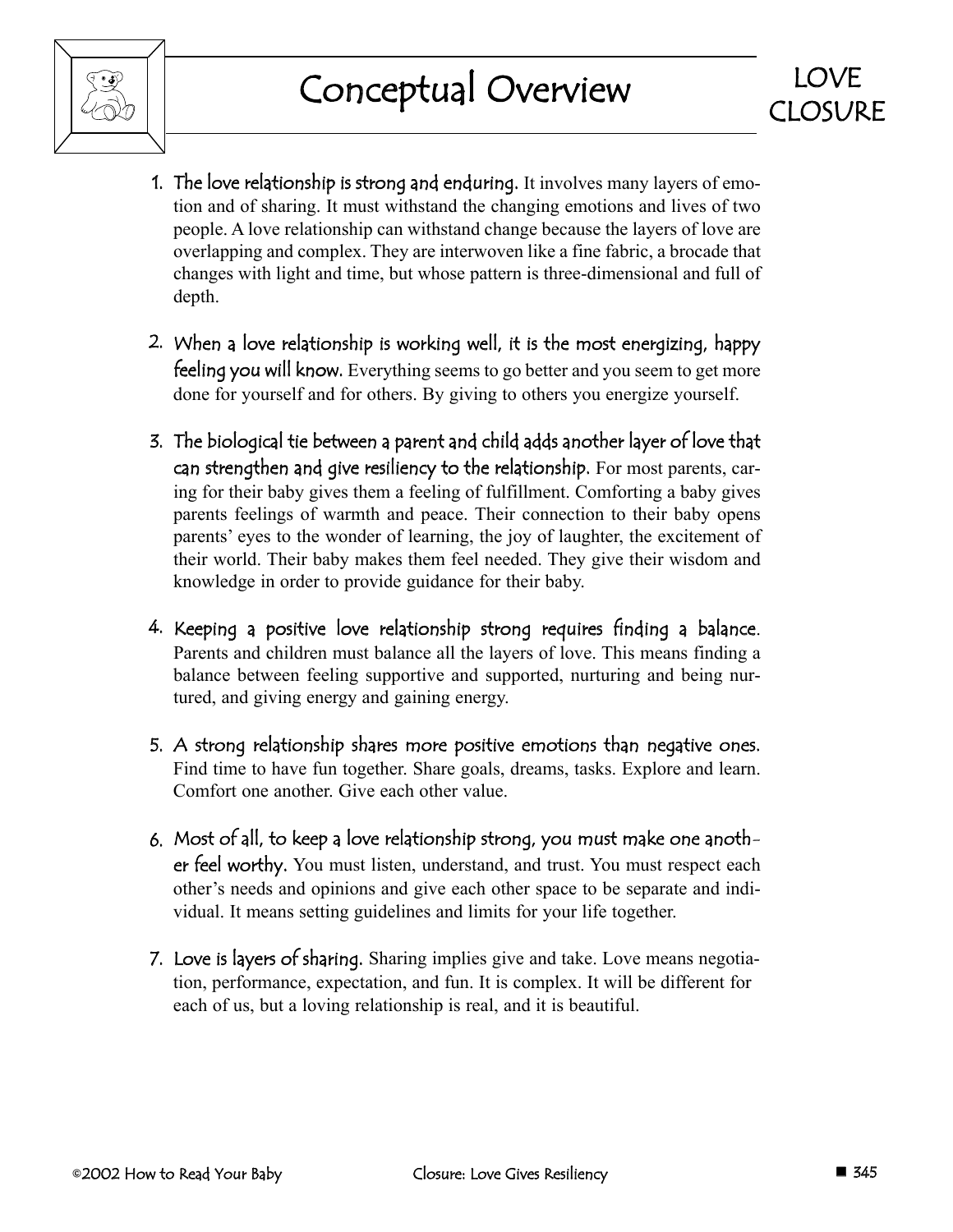

### Terms to Understand

#### **Resiliency**

ability to find balance, regain equilibrium, recover, or adjust easily

#### **Virtual reality poster**

a poster made up of many colors, which at first have no clear design, but when studied will become a picture (sometimes known as Magic Eye posters)

### Suggested Activities

 There is no Demonstration or Interactive Session for this Closure Session. Additional cards or activities will not be required.

### Other Materials & Supplies

- Virtual reality poster/Magic Eye poster, available at bookstores
- Wide masking tape
- **Blindfolds**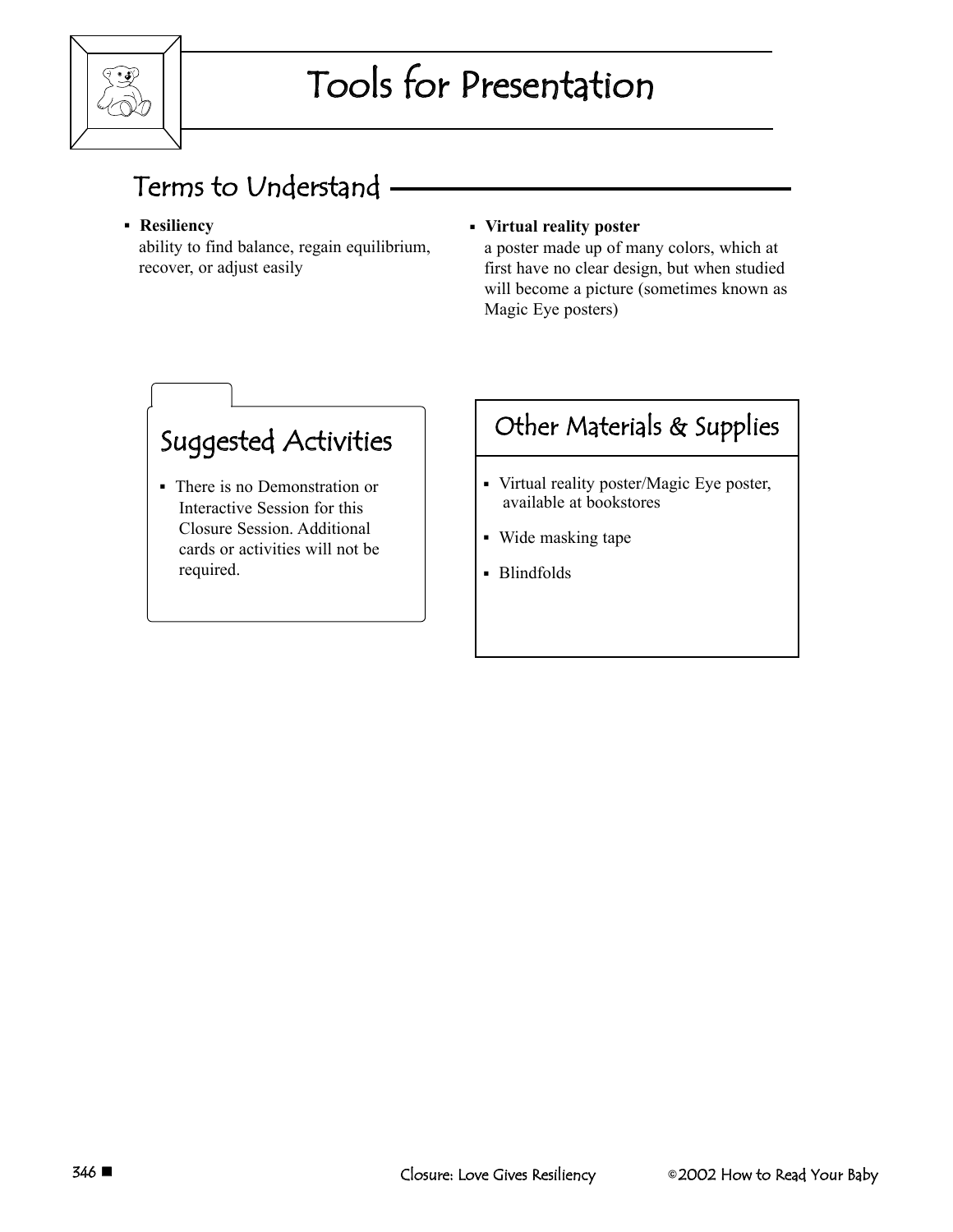### Master Pages in Parent Handouts Notebook

LOVE **CLOSURE** 

- #180 Topic Animal Artwork
- #181 Inquiry Questions [also see page 343]
- #182 Life Is a Balancing Act [also see page 351]
- #183 You Give Your Baby Balance [also see page 351]
- #184 Relationships Should Give Balance [also see page 351]

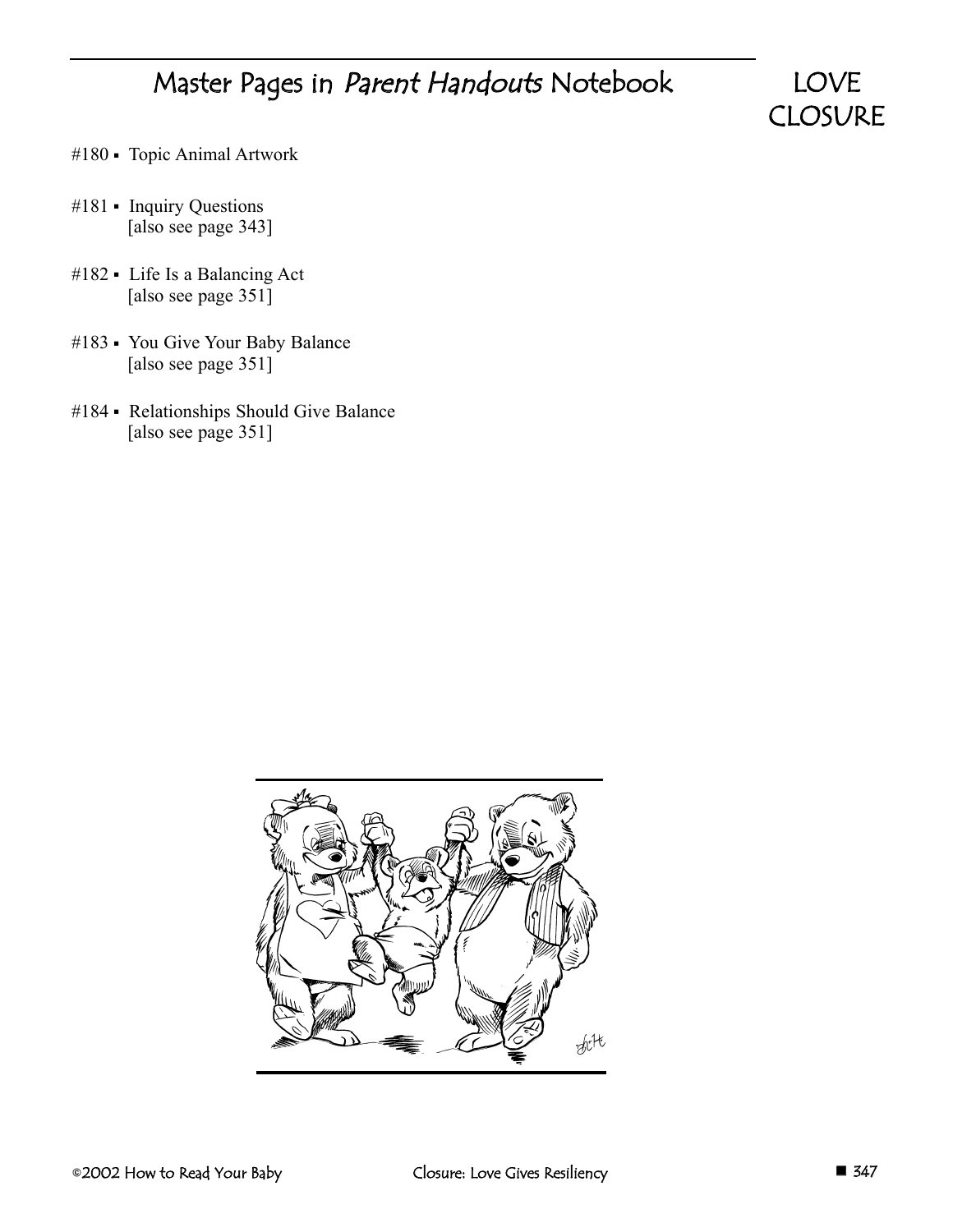

# Instructional Plan

### Outcomes

- Parents will recognize their stabilizing role in guiding their children through the first three years of developmental change.
- Parents will demonstrate skills of regulation, helping babies and toddlers balance extremes of emotion and behavior.
- Parents will evaluate how sharing joy and giving love gives resiliency to their lives.

### Instructional Process



### PRESENTATION OF CONCEPTS

#### Introduction of Topic

- **Love is layers of sharing** [see *Conceptual Overview* #1 and #5].
	- Life is a balancing act.
	- It is ever changing; we are ever adapting.
	- Love gives us balance.
		- □ Have parents do a balancing task. Have parents balance on one foot. Using their free foot, move it to the right, left, front and back, up and down. Repeat, with another person's steadying hand.
			- Can each parent lift her head and look around?
			- When does each parent have the most confidence?

Now have two people try, with both balancing but holding hands.

- Does holding hands steady them?
- Does one partner have too much power?
- Does one partner dominate?
- What happens?

□ Hand out "Life Is a Balancing Act" [see pg. 351].

Blindfold one of the parents and ask him to walk along a piece of straight tape on the floor. Try again, offering a steady hand.

Repeat with two persons together, both blindfolded and holding hands.

- Does holding hands steady them?
- Does one partner have too much power and/or dominate?
- What happens?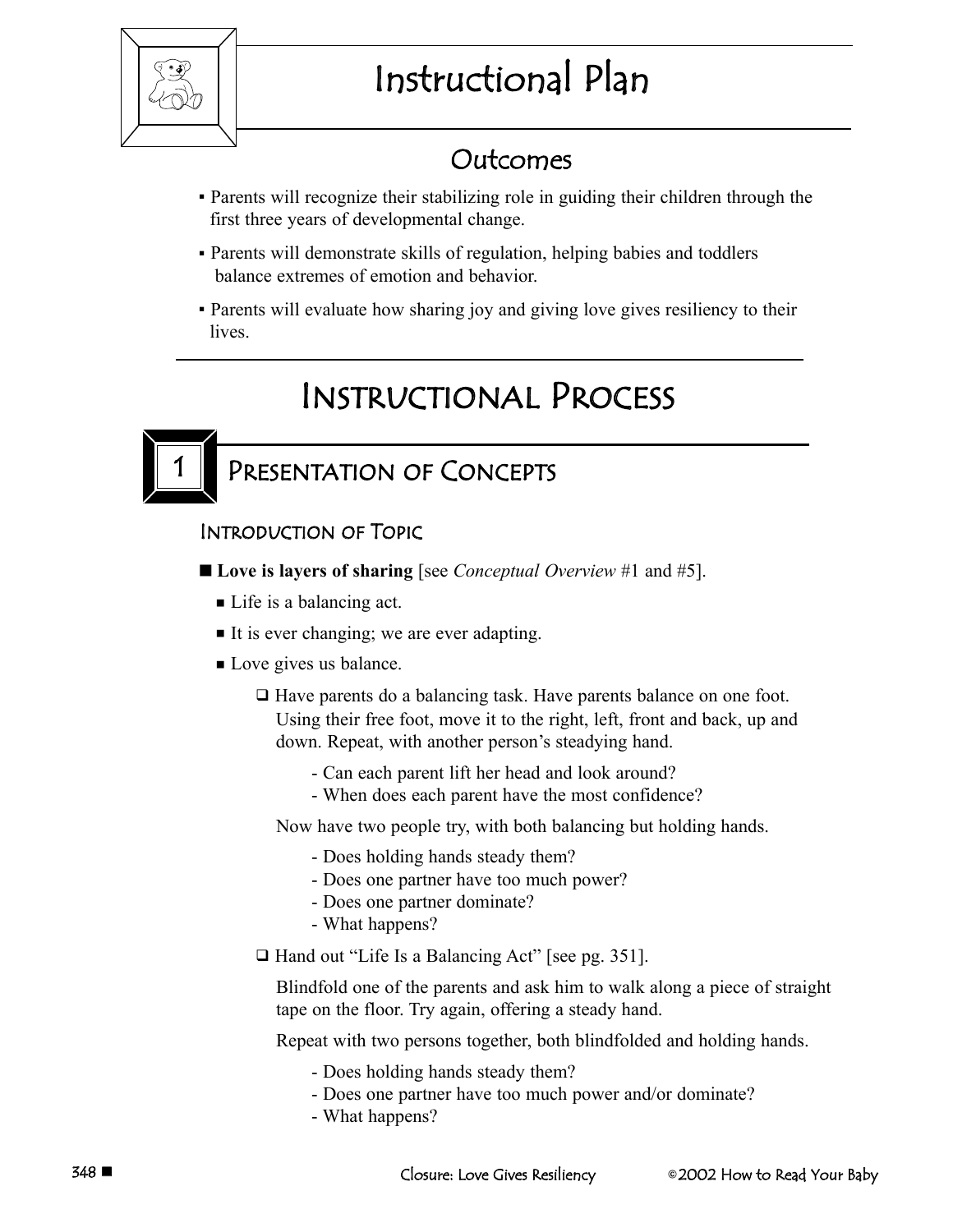#### Key Concepts

**Parents give their babies balance** [see *Conceptual Overview* #4].

- First, they must *listen* to know how to help.
- Then, they must *support*.
- Then they give *guidance* and *model*.
- Then they *regulate*.
- Then they slowly *let go*.
	- □ Use topic animal artwork to begin discussing resiliency.
	- $\Box$  Review the layers of love [see pg. 166].

Discuss how each layer of love can give balance to a baby or toddler.

Brainstorm how regulation is part of each layer.

- How does regulation lead to balance?

Discuss how regulation must be constant and gentle and how shared positive emotions increase balance and regulation.

□ Handout, or use as a poster, "You Give Your Baby Balance" [see pg. 351].

Discuss how parents are regulators.

- How does this lead to a child who can self-right or self-balance?
- Why is this called resiliency?
- Why is it important?
- □ Handout, or use as a poster, "Relationships Should Give Balance" [see pg. 351].

#### ■ Resiliency comes from knowing you can self-right.

- Vou can balance alone.
- **Then you can give a hand to another.** 
	- □ Using a virtual reality/Magic Eye poster, discuss how relationships can give new meaning to life, how they can pull superficial and confusing experiences together into a meaningful form.
		- Has the baby done this for the parent?
		- Can the parent do this for his baby?

LOVE CLOSURE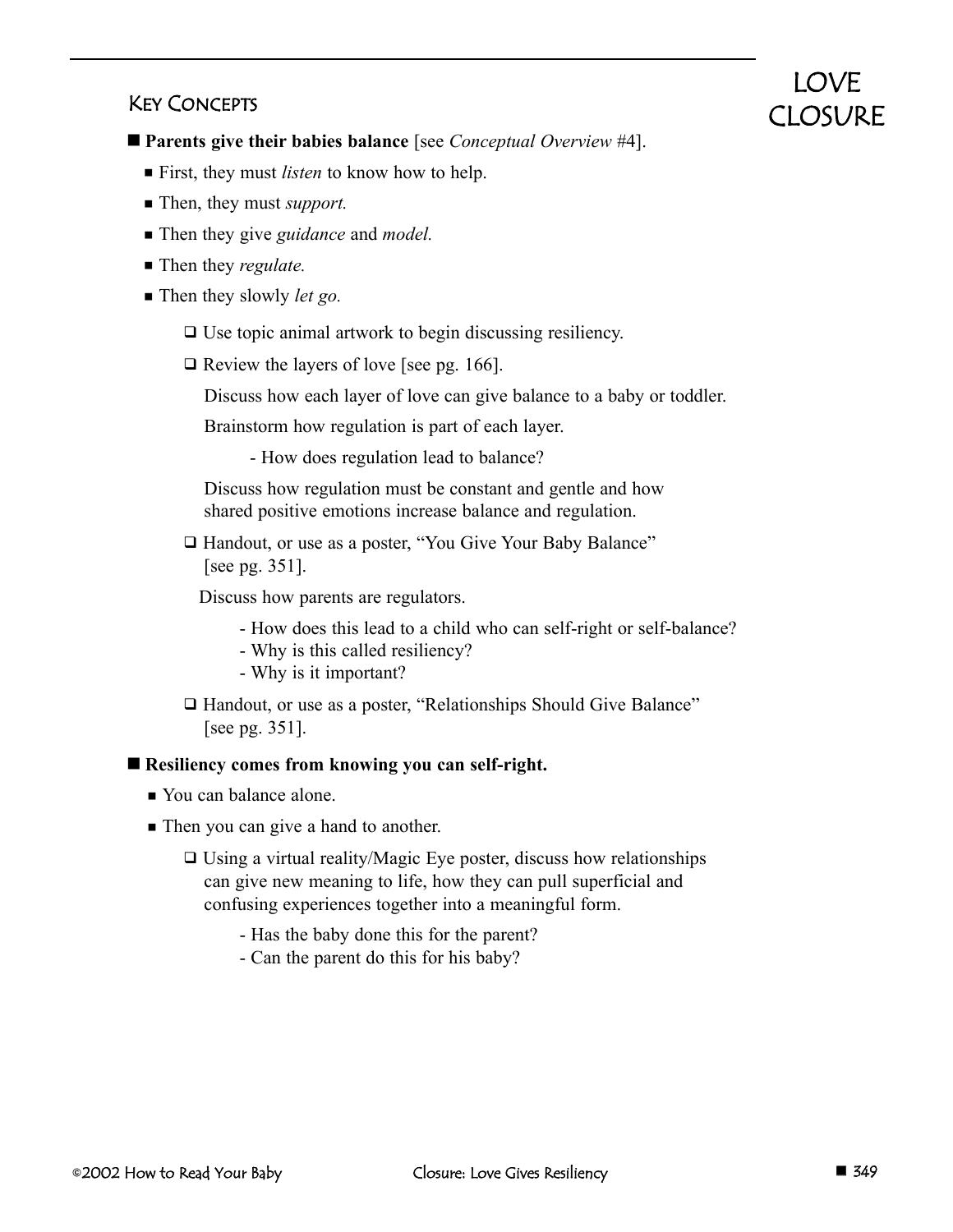

# Topic Enhancers & Instructional Aids

# Topic Enhancers

The ideas below are optional topic extenders. Parents may like to try them (as time and interest in a concept allow), or the parenting educator may use selected activities to help a parent explore a specific concept in greater depth.



### For a parent group:

- Parents review their journals and write again about any parts/topics that have now changed for them. Describe the changes. Do they feel more balanced? If so, how? Do they need a helping hand? Where will they reach for help?
- Parents each journal about his baby. Where does the baby need help to stabilize now? What feelings or behaviors seem extreme at this stage, if any? What are three ways the parent might be able to steady or rebalance his baby?
- Parents view a virtual reality poster and then each write about or discuss how with new skills things can change. How is life like these posters? [When you can see through the superficial, then the interesting possibilities of life emerge.]
- Parents watch the video of *Mary Poppins* and discuss how Mary often regulates and refocuses the children using shared positive emotions.
- Parents each read a chapter or more from *Your One-Year-Old* or *Your Two-Year-Old* by Bates, Ilg, and Haber.

#### Suggestions for the parent educator:

 Develop a poster that lists conflicting needs and then shows how a relationship might balance or destabilize opposite needs, e.g., Attachment vs. Separation, or Exploration vs. Limits, Structure vs. Change.



# For parents at home:

Same as for parent groups (see above).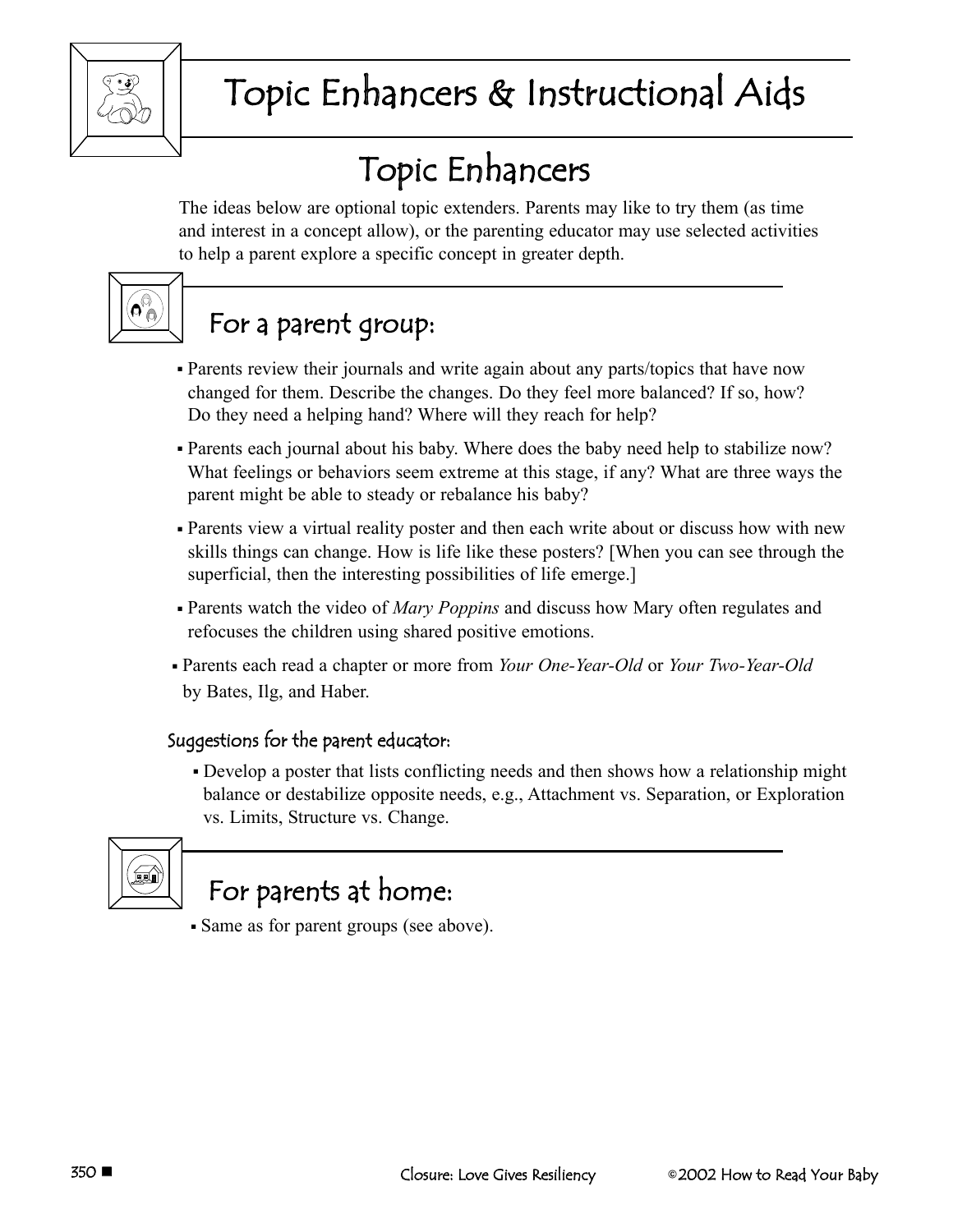

# Life Is a Balancing Act

From the time we are born, we are seeking equilibrium or balance. We are self-righting, adjusting and regulating our feelings and behaviors and our sense of who we are and who we want to be.

This is what developing is all about. Development is bringing order to complexity. As humans, we never

stop developing. There will always be new challenges, new energies, new discoveries. We will always be adjusting and regulating change, learning, problem solving, practicing — bringing order to what seems new and confusing.

To stay balanced often takes help. We gain a more stable balance when we reach for a hand to steady us. This is what relationships do for our lives.



## You Give Your Baby Balance

A baby's first years are filled with constant change — changes in size, shape, movements, food, play, and schedules.



As the parent, you are your baby's stability. If you remain constant, he or she will have a steadying hand to gain or regain balance.

By regulating his or her extremes, you are bringing order into the baby's confusing and changing world. You are teaching your baby to learn selfcontrol or resiliency. Soon he or she will be able to balance alone and to offer a "hand" to someone else.

# Relationships Should Give Balance

They should make you feel connected and supported, yet ... accomplished and independent. They should not overpower or unsteady you, but give you a feeling of extra strength.

Love relationships make you feel worthy. They give you a sense of progress and hope to reach out, take a new challenge, and grow.

Now, you are ready to start your new relationships ... with your Baby ... your Family ... your Friends.

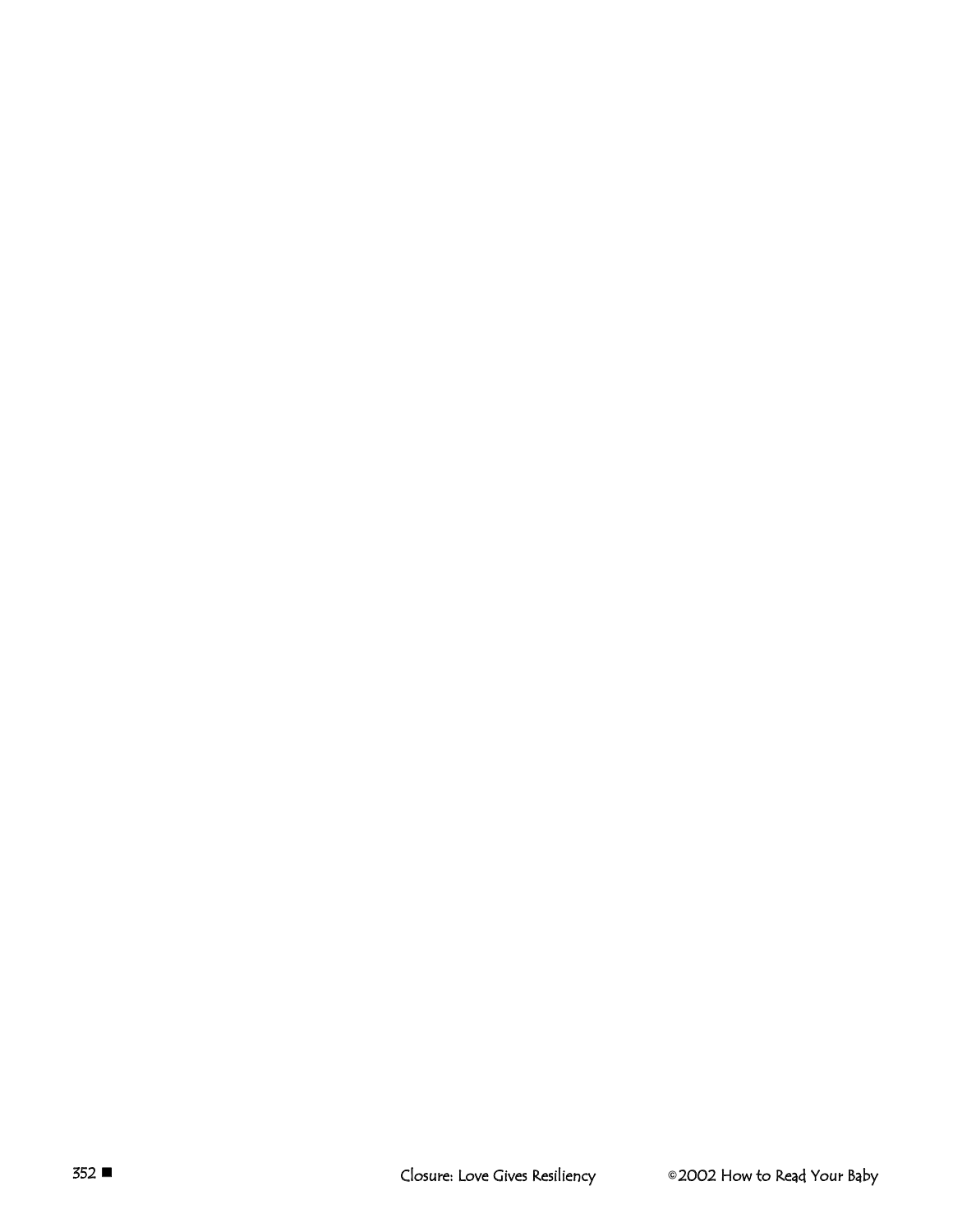

# Life Is a Balancing Act

From the time we are born, we are seeking equilibrium or balance. We are self-righting, adjusting and regulating our feelings and behaviors and our sense of who we are and who we want to be.



This is what developing is all about. Development is bringing order to complexity. As humans, we never stop developing. There will always be new challenges, new energies, and new discoveries. We will always be adjusting and regulating change, learning, problem solving, practicing - bringing order to what seems new and confusing.

To stay balanced often takes help. We gain a more stable balance when we reach for a hand to steady us. This is what relationships do for our lives.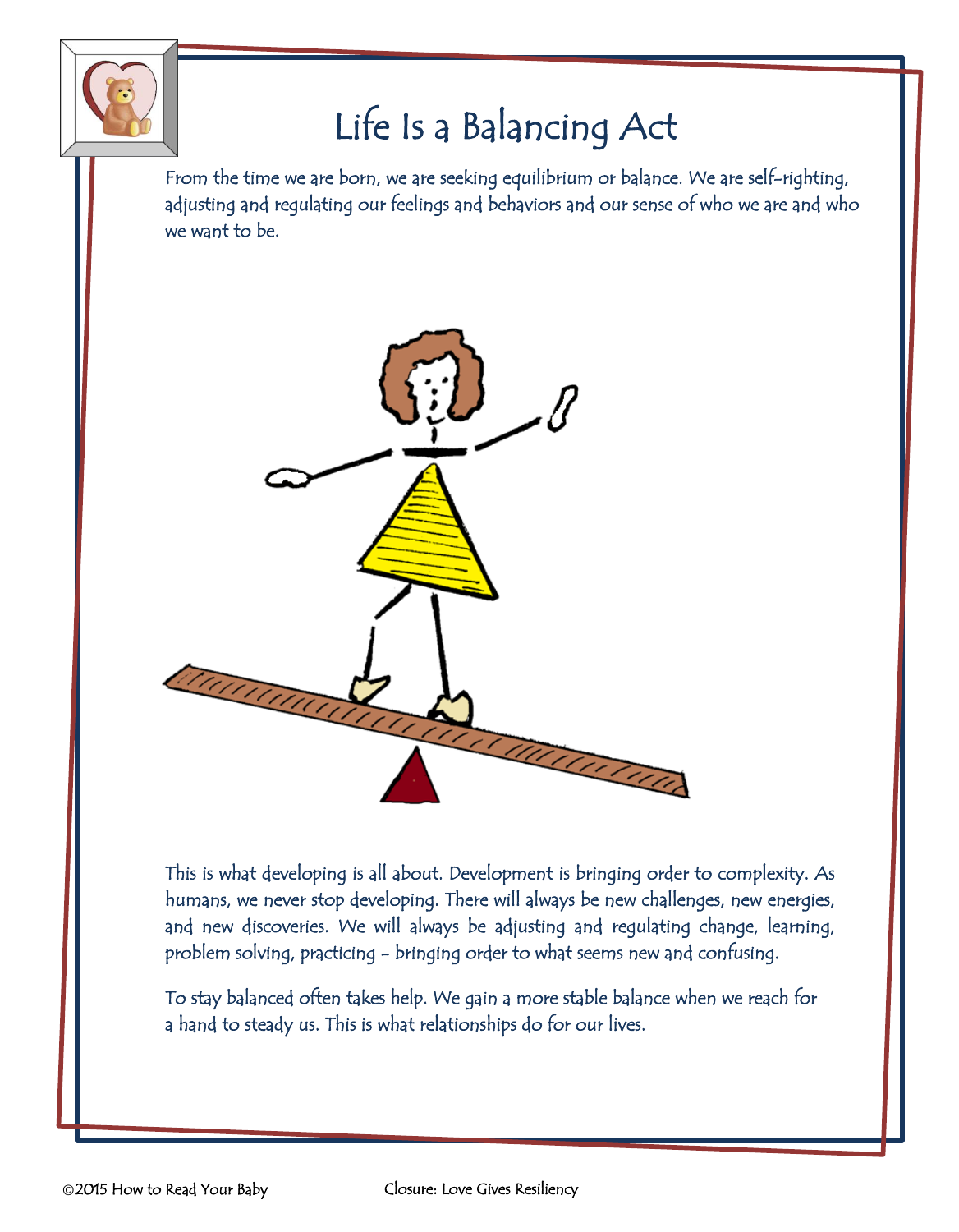

# You Give Your Baby Balance

A baby's first years are filled with constant change - changes in size, shape, movements, food, play, and schedules.

As the parent, you are your baby's stability. If you remain constant, he or she will have a steadying hand to gain or regain balance.

By regulating his or her extremes, you are bringing order into the baby's confusing and changing world. You are teaching your baby to learn self-control or resiliency. Soon he or she will be able to balance alone and to offer a "hand" to someone else.